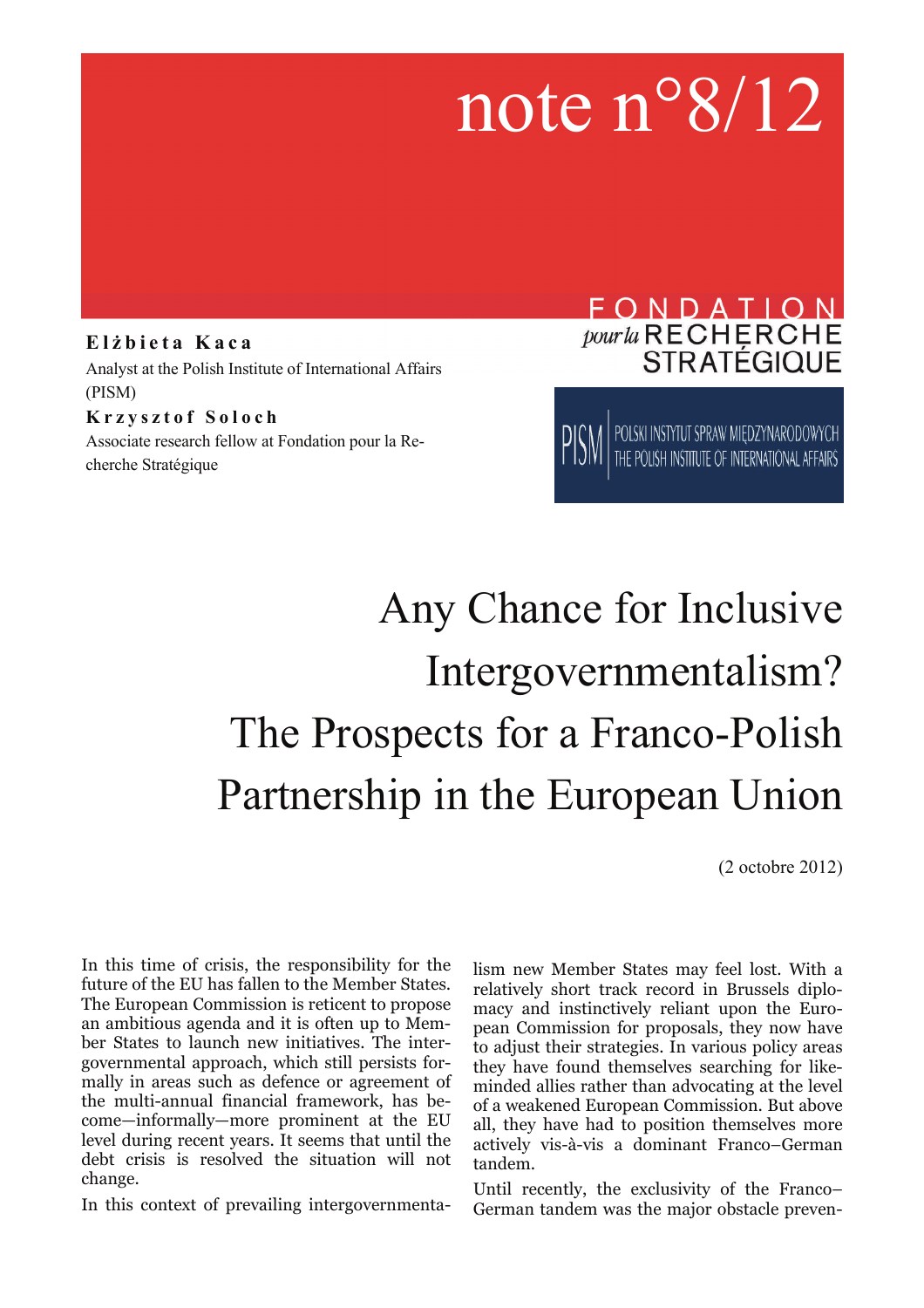ting new Member States from influencing the future of EU policy areas. Things now seem to be changing. Germany is seeking allies who whistle its tune on financial discipline and who are ready to share the burden of future EU integration costs. France is trying instead to share the burden of the costs of the southern Member States in economic crisis and to build relevant coalitions. Even though the Franco-German tandem will continue to play a crucial role in defining the course of integration, each country is today more open to the prospect of cooperation with other players so as to strengthen its position within the tandem or indeed the tandem as a whole. This is a chance for more inclusive intergovernmentalism in the EU involving new Member States, understood as broadening the Franco-German tandem to other players. In this respect Franco-Polish relations at the EU level can serve as a litmus test.

Until now those relations have been marked rather by cold distance than cooperation. France's sceptical approach towards deepening the EU integration process in the full group of 27 Member States and promoting the idea of a Europe of several speeds has clashed with Poland, which feels threatened by such proposals. Moreover, the presidency of Nicolas Sarkozy, a politician little interested in cooperating with Central and Eastern Europe countries, has soured the field. France has not been very enthusiastic about developing cooperation through the Weimar Triangle, and the two countries have struggled to identify a concrete agenda for their strategic partnership<sup>1</sup> signed in 2008. Differences in geographic location, economic potential and visions of socioeconomic development have not helped in arriving at common positions.

The current intergovernmental climate in the EU and notably the changes in the Franco-German tandem mean that in order to achieve their policy goals both countries will have to intensify their relations. Warsaw and Paris seem to have recognised this. French President François Hollande has declared a greater openness towards Central-Eastern European countries, announcing an end to the exclusivity of the Franco-German tandem and expressing an interest in dialogue with Poland in the scope of the Weimar Triangle. During the presidential election campaign, Hollande visited Warsaw and met with President Bronisław Komorowski. A visit to Poland by French Minister of Foreign Affairs Laurent Fabius and Minister of Defence Jean-Yves Le Drian took place in July. Moreover, both countries managed at this early stage to plan an intense agenda for future political contacts. A bilateral 3rd Polish-French summit is planned for

the autumn and will probably be accompanied by intergovernmental consultations. Moreover, a Weimar Triangle meeting of heads of state will take place in 2013, preceded by a joint meeting of ministers of foreign affairs and defence. The Weimar Triangle can play the role of a useful tool in order to unlock the tandem for Poles. This format has already had a long track record of existence. It notably played the role in approximating Poland to the EU in the '90s ,though after Poland's EU accession in 2004 it suffered a slow down. Polish–Franco relations were the weakest side of the triangle, so the current warm declarations from France can be an opportunity to reinforce it.

The question remains, then, what might be the new basis for Franco–Polish relations within the EU and how might those prove that inclusive intergovernmentalism is more than just theoretical. From the French perspective the answer can be threefold. First, the French government could fruitfully seek relations with Poles in policy areas where Germany is not much interested in playing a leadership role such as in defence. Second, whenever there are splits in the tandem, France can try to involve Poland to support its position in some concrete issues (i.e., the Financial Transactions Tax in the Multiannual Financial Framework 2014-2020 negotiations) and Poland may function as a bridge within the tandem. Third, as long as Poland is fulfilling the role of informal leader of the new Member States and with its relatively good economic performance in comparison with other EU countries, it can be approached as a partner to help ensure Franco–German proposals find EU-wide acceptance.

This would be congruent with Poland's priorities. Warsaw needs proper relations with France, at least in order not to see its initiatives blocked at the EU level. More generally, intensifying relations with France would mean accessing the club of the biggest Member States and, as a result, increasing its political weight in the EU. It is important, however, that talks between Warsaw and Paris do not always centre on those issues where agreement seems easiest. The most powerful intergovernmental positions can come about when two large Member States agree despite a difference in their positions. This can forge a greater consensus among the 27 governments rather than simply encouraging the EU to "Balkanise" into groups of states that agree most closely. In this respect, Poland and France should seek out one another for talks on the further economic and monetary integration of the EU and on MFF negotiations. One should note, however, that France's apparent readiness to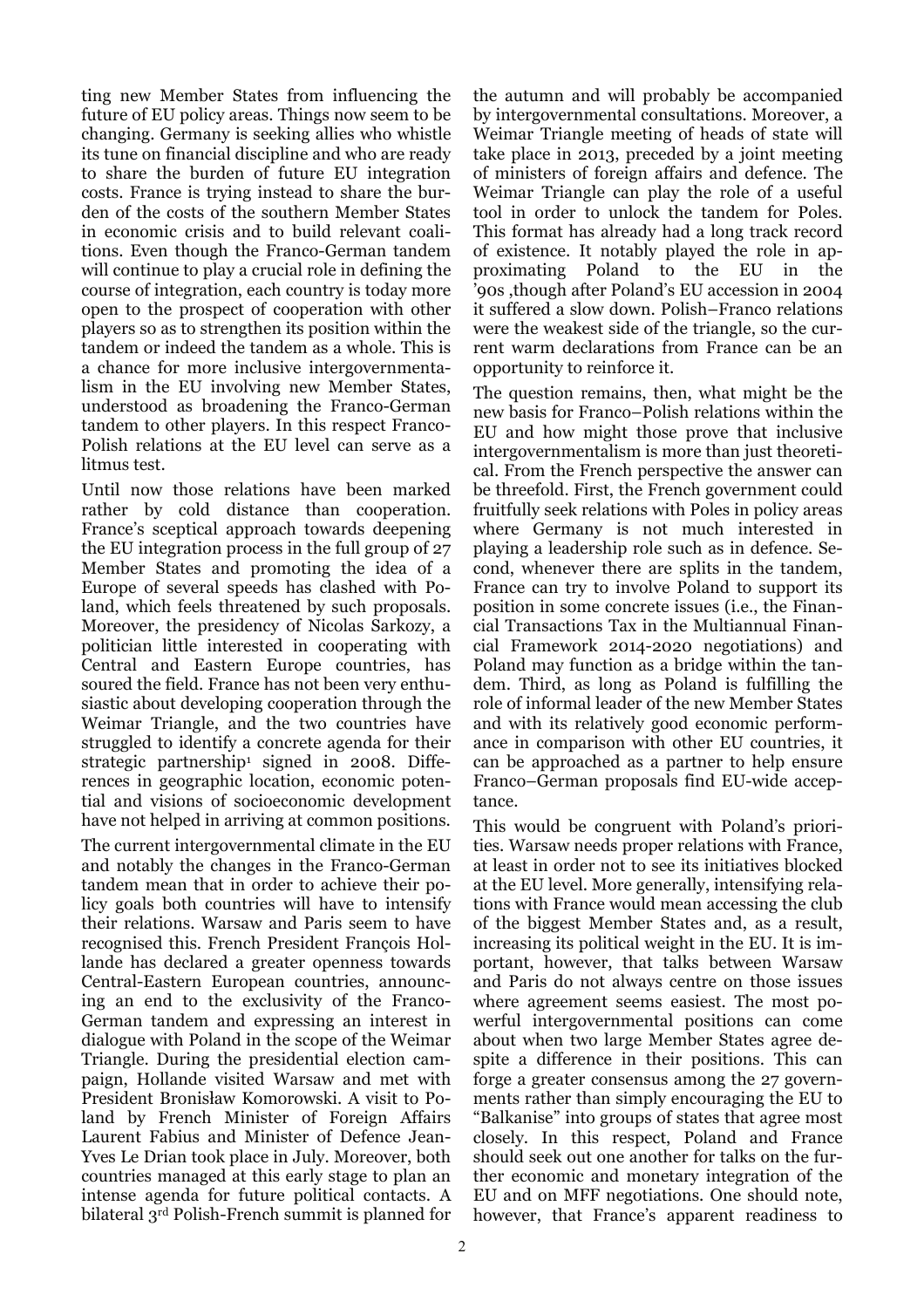seek partners "against" Germany is hardly attractive to Poland. Poland's EU policy is based on close relations with Germany, and in case of a conflict between Merkel and Hollande, Poland will privilege its relations with Germany over those with France.

With all this in mind, three areas of equal importance can be identified as prime options for Franco-Polish intergovernmental cooperation: Common Security and Defence Policy, in which the cohesion of interests is the most visible, as well as the Multiannual Financial Framework 2014-2020 and the vision of future European integration, particularly in the area of economic and monetary policy—the areas where compromise amongst Member States must be found rather urgently.

#### **Common Security and Defence Policy**

The Franco–Polish strategic partnership signed in 2008 in Warsaw and confirmed a year later during an official visit by Prime Minister Donald Tusk to Paris aimed not only to give new impetus for Common Security and Defence Policy through joint initiatives but also to boost bilateral cooperation in areas key to both France and Poland. In July 2009, when Radosław Sikorski, the Polish foreign minister, made concrete proposals to strengthen CSDP during an informal meeting with his French counterpart, Bernard Kouchner, hopes of enhancing Franco-Polish relations seemed realistic. Unfortunately, the strategic partnership between Paris and Warsaw did not take shape, and indeed the Franco-German relationship forced a wedge between the two. It should be noted, however, that the later, sceptical attitude of Paris towards Polish initiatives at the EU level was not necessarily a sign of a lack of interest in cooperating with Warsaw per se, but rather due to France's broader priorities in foreign and security policy. France's return to NATO military structures and the reconstruction of France as an important player on the international scene pushed CSDP to the back burner.

In this context, Hollande's win and the appointment of Jean-Yves le Drian to the post of minister of defence is a chance to open a new stage in the relationship and to undertake initiatives in order to develop the military and civilian capabilities of the EU. Although one should not expect a Copernican revolution in French security and defence policy, the first declarations of the new defence minister allow for a more optimistic look at future cooperation. CSDP is a clear priority for the new minister of defence, who has declared that France will rely on cooperation between Member States and is open to the idea of enhanced cooperation amongst those of the 27 most interested in CSDP development. During the presidential campaign, Hollande called for more dynamic cooperation with the United Kingdom, Germany, Belgium, Italy and, notably, Poland. The defence minister's readiness to open the Franco-British Lancaster House agreement<sup>2</sup> to other countries, including Poland, is compatible with Polish demands (contained, for instance, in the document on Polish foreign policy priorities for the years 2012-20163). However, the UK position in this respect might be problematic as, for the British, the opening of this agreement to others is conditioned on the funding levels, similar ambitions and capabilities, and being able to add value4.

Like France, Poland is concerned about the demilitarisation of Europe despite a tense international situation. Warsaw and Paris have drawn similar lessons from the operation in Libya: the United States is no longer to take the lead in addressing European security issues, shifting its focus instead to Asia. In his Paris speech of March 2012, Sikorski conceded that "[t]he United States cannot indefinitely play the role of guarantor of a European life insurance policy." From the Atlanticist-oriented country of earlier times, Poland has become an active actor in promoting the development of EU military and civilian capabilities. Poland is one of the few Member States that has not cut its defence budget, currently at 1.95% GDP. Further, in the coming years the Polish defence budget will likely increase thanks to growth in its economy.

None of this will amount to anything, however, without the identification of common interests and goals. Given that the last meeting of the Polish and French defence ministers was held in Wieliczka in 2006, the lack of common language in the area of security and defence was unsurprising. In this context, the meeting between the Polish and French ministers of defence on July 23 in Warsaw is very important. The ministers underlined the need to continue the political dialogue while strengthening cooperation within the Weimar Triangle. The importance of Franco –Polish defence cooperation was also emphasised by President Komorowski, who received Minister Le Drian. During the meeting, the French minister declared more than 1,000 French soldiers will participate in NATO exercise Steadfast Jazz, which will take place in the Baltic States and Poland in 2013.

Three concrete areas for cooperation come to mind. The first would be to initiate work on adjusting the European Security Strategy from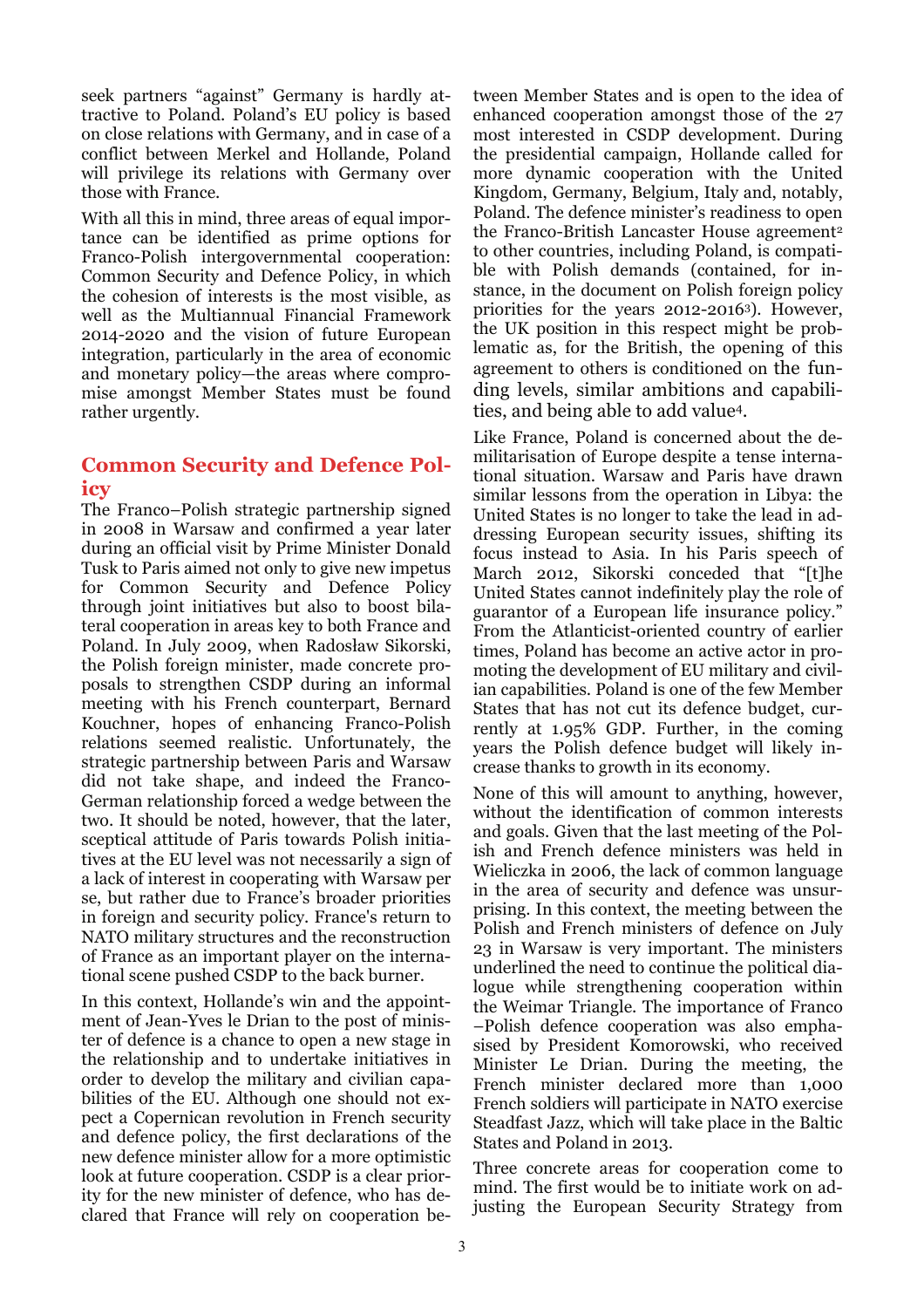2003 to the new international situation. It is the only document delivering an analysis of the international situation and placing the EU in this context; but it also has obvious deficits, such as not showing how the EU's available resources can be matched with its goals.

The second involves the Weimar Battle Group (BG). It will be on standby at the beginning of 2013. Poland and France, together with Germany, should consider bringing the BG concept to life (until now, none of EU BGs have been in use). In this context, the crucial decision would therefore be to make use of the Weimar Battle Group should a suitable situation arise, for instance in the Balkans or Sahel.

The third possible area of cooperation is connected with the modernisation of the Polish air defences, which have lost their combat abilities. The joint project envisaged by the Bumar Group5 and the French MBDA6 offers a comprehensive program to reconstruct these defences, and is based on close cooperation between the two partners. The Polish side would be responsible for radiolocators and systems of command, and the French for the Aster 30 and VL MICA missiles. Therefore, the SAMP/T systems would replace the Soviet Neva and S-200 systems7. This project is being discussed as well in cooperation with Radwar, the section of the Bumar Group producing N22-N (3D)/N-26 radar, and the with the Polish Telecommunication Institute, PIT, developing the Fly–SAMOC command system.

Last but not least, modernisation of the Polish Navy also offers possibilities for cooperation between France and Poland. The first step was taken in March 2011 with the signing of a memorandum of understanding between French naval company DCNS and its Polish counterpart, Stocznia Marynarki Wojennej (SMW). The rapprochement between the two marine industries gives the opportunity to develop long-term projects, with the construction of new classes of submarine or surface ships to strengthen capacities for littoral operations. Furthermore, Paris and Warsaw could launch closer cooperation in the development of maritime special operations forces for future EU operations.

#### **Multiannual Financial Framework 2014-2020**

The French negotiating priorities on the Multiannual Financial Framework differ significantly from the Polish ones. So far, France has sought to cut the EU budget notably at the expense of cohesion policy. Despite support for maintaining high financing of the Common Agricultural Policy, the two countries have different

positions on the process of equalizing direct payments between new and old Member States. Frictions between Poland and France are also characteristic when it comes to the share of the European Neighbourhood Policy budget—France advocates an increase of financial resources for its Southern dimension while Poland prefers boosting them for the Eastern dimension. Common points are usually only technical. The exception is the introduction of the financial transactions tax (FTT) as part of the EU budget, through which each hopes to reduce its national contribution to the budget. Significantly, though, France led the group of nine countries (Germany, France, Italy, Spain, Belgium, Austria, Portugal, Finland, Greece) supporting the work on this tax in the EU Council. As this tax looks set to be introduced only on the basis of enhanced cooperation with a majority of eurozone countries, the Poles can withdraw their support for the measure.

Despite Hollande's declaration during the election campaign about the need for an ambitious EU budget, no major changes are expected since the French position is formulated on the basis of its long-term interests. As already announced during the General Affairs Council in May, the main priority for France will be twofold: to "balance" the country's contribution to the EU budget and to secure the existing CAP8. From the Polish perspective, however, possible changes to the French position on cohesion policy are of crucial importance. The president's Socialist Party dominates the French regions, thus increasing their weight on a future French position. The previous government was sceptical about the introduction of mechanisms for financing regions that had achieved their convergence goals (the financial resources from cohesion policy for the poorest regions), both of the so-called safety net backed by some Member States and the European Commission proposal to create a category of transitional regions with GDP per capita of 75% to 90%. The introduction of any of these mechanisms would mean that more EU financial support would be given to wealthier regions, making the retention of cohesion policy spending more acceptable for some net payers. Yet, there are 10 such regions in France, and if the new government strongly supports the introduction of transitional regions, as advocated by Poland, this would strengthen the calls to preserve the cohesion policy budget as proposed by the European Commission.

#### **The Vision of European Integration**

Poland and France have presented different con-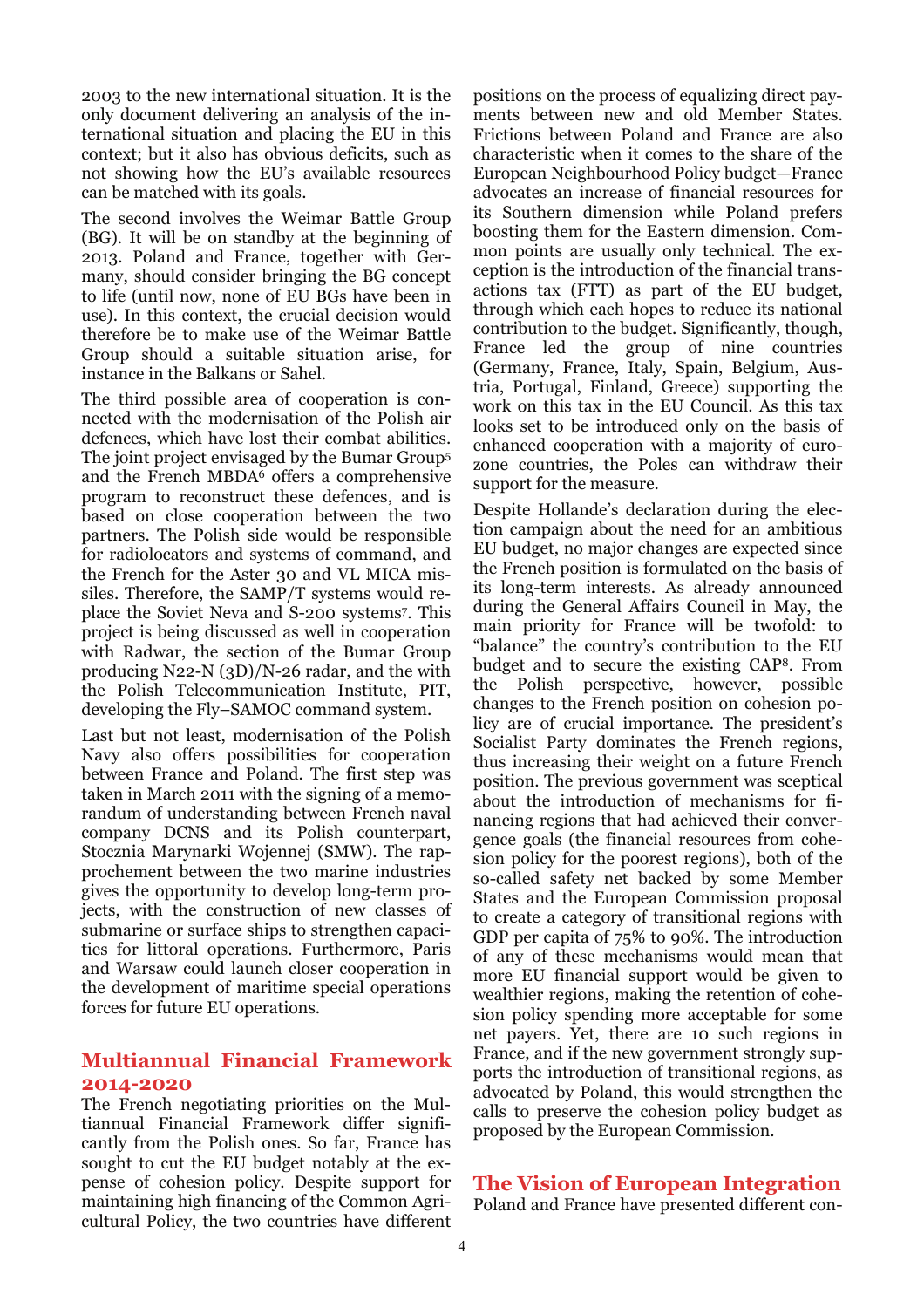ceptions of the European project. Paris advocates the intergovernmental method—with a leading role for the Franco-German tandem and promotes a vision of Europe of several speeds. Warsaw, by contrast, has opted for the Community method and the deepening of EU integration amongst all 27 Member States. The two clashed during the negotiations on the socalled "Fiscal Compact" (Treaty on the Stability, Coordination and Governance in the Economic and Monetary Union). France supported efforts at integration amongst the Euro 17 alone, sans the other 10. It even blocked the Polish claim to have the right to participate in Eurozone summits.

Unlike previous French President Nicolas Sarkozy, Hollande has declared a deep respect for the Community method and EU institutions. How deep this respect really goes, however, is unclear. For one thing, Hollande may be merely trying to distance himself from the policy pursued by Sarkozy and to score points by referring to the tradition of Jacques Delors and François Mitterrand. Also, the political divisions in the Socialist Party on the vision for deepening EU integration, the widespread support in his party for the idea of enhanced cooperation in the eurozone, defence policy and energy policy, and the seductive strengthening of governmental influence in EU affairs all mean Hollande will probably not promote a political union based on stronger EU institutions. On the eve of the June 2012 European Council, indeed, Hollande refused to discuss the idea of a political union proposed by Angela Merkel, referring to it as a longterm goal that had no place at a meeting on short -term crisis management.

Hollande has emerged as a proponent of further eurozone integration, notably through the creation of a banking union as well as the introduction of Eurobonds and the mutualisation of debts. Poland, as a country bound by treaties to eventually join the eurozone, is interested in being consulted at a very early stage on eurozone integration and in finding formats of further integration that remain open to non-euro members. The litmus test regarding France's readiness to agree to deepened EU integration on a more inclusive basis will be the follow-up debate after the June European Council. In the coming months, the representatives of the EU institutions and Member States will prepare a plan for closer economic and monetary integration that will be discussed at the upcoming October European Council and finalised by the end of the year. In this context, a positive sign was the visit by the French minister of foreign affairs in July to Poland, during which declarations that Poland

could count on more inclusivity in the EU decision-making process were repeated.

The common issue for Poland and France is the question of future EU institutional reform aimed at solving the democracy deficit in EU decisionmaking. During his election campaign, Hollande presented several ideas in this sphere, including combining the functions of the presidents of the European Commission and the European Council, the direct election of the president of the European Commission by MEPs (including the right of nomination) and an increased role for national parliaments. Poland is in favour of the merger of the presidents and the idea of the European Parliament choosing this post or by popular vote as well as the introduction of a European list in MEP elections9. Poland took part in the Working Group on the future of European integration initiated by German Foreign Minister Guido Westerwelle early in 2012, and attention focused on the democracy deficit. However one should note that proposals made recently by President of the European Council Herman Van Rompuy in relation to the democracy deficit were rather modest as they concerned only the strengthened role of national parliaments and the European Parliament<sup>10</sup>. It would take a strong push from a weighty coalition of Member States to start a serious discussion.

#### **Conclusions and recommendations**

The tense and fragmented intergovernmental climate in the EU at the moment has encouraged Poland and France to eye one another with more interest. Against this background, the initial declarations of Hollande in favour of greater openness for Central and Eastern European countries seem to promise a better political atmosphere for discussion on EU policies and for finding win –win solutions. Of course, the change of government in France will not automatically entail a fundamental breakthrough in Polish-French relations as the national interests and differences of positions in EU policy will persist. Nevertheless, the model of inclusive intergovernmentalism in which agreement is sought precisely in those areas where there are sizable disagreements between Warsaw and Paris or where the pair can provide constructive impulses to other states is quite compatible with the existence of these differences between them.

The area of common interest for both countries is Common Security and Defence Policy. The French government's focus on strengthening active defence cooperation between interested Member States is compatible with the Polish ap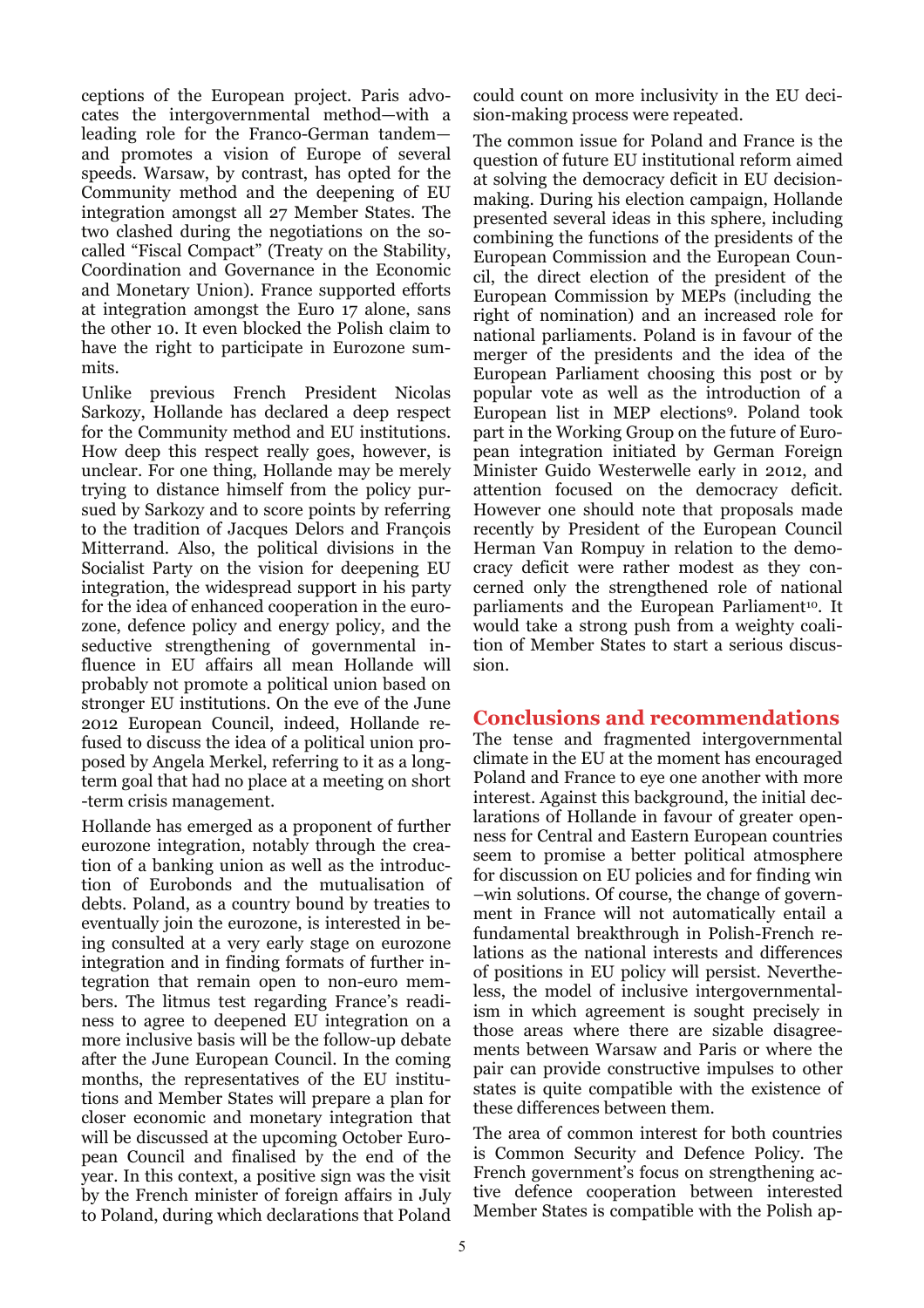proach, as is Paris' interpretation of the EU's security dilemmas. Even though, because of the debt crisis, there is not so much Member State support for EU-wide initiatives in CSDP, cooperation in groups of countries can be a stopgap strategy for the time being. One should remember that this policy area is slowly developing and quick results are hard to obtain. Therefore, there should be a constant "minimum programme" for CSDP until the recovery of the EU economy and a potential increase in military expenditures. In order for CSDP to progress, both countries can work together to develop the idea of the EU battlegroups (using the example of the Weimar Battle Group), help the process of updating the EU security strategy as well as develop the plans for a common project in the areas of air defence or the modernisation of the Polish Navy.

As for those EU issues where compromise between Member States must be found rather urgently, there are various scenarios for Franco– Polish relations. In the negotiations on the MFF 2014–2020, France will probably not change its general position on decreasing its national contribution to the EU budget and on maintaining high direct payments from the CAP. The changing factor might lie in France's attitude to cohesion policy. One scenario is that France would continue to be the proponent of cuts in this policy area, pitting Poland and France against one another. The second scenario is that the French government would adopt a milder position on cohesion policy, with Hollande taking greater notice of the interests of the French regions. He could thus achieve agreement with Poland on the question of transitional regions. In this scenario, both countries would have to discuss the issue before the official French position is announced. Poland may also support more visibly the current position of France to introduce the financial transactions tax as a contribution to the EU budget. The introduction of a new source of own resources (even if introduced by several Member States on the basis of enhanced cooperation) increases the chances of maintaining the size of the budget as proposed by the European Commission and may reduce the Polish and French contributions. Should the FTT not be considered an EU own resource, the Poles would have no reason to support it.

As for further eurozone integration, the most probable option is that France would try to strengthen EU integration on an intergovernmental level. From the Polish perspective, this would entail the risk that its influence over eurozone negotiations would further diminish. However, any such French position would be mitigated by German moves to strengthen the EU institutions, something which is more compatible with the Polish position. In any case, it is paramount that plans to further integrate the eurozone be consulted at an early stage with Poland and other non-eurozone countries. This would prevent unnecessary conflicts in the process of intergovernmental negotiations. The other scenario, however, would be that France supports moves to strengthen the competencies of the EU institutions in economic policy. This less-likely scenario would require Hollande to secure the support of his highly divided Socialist Party as well as public opinion. Even if he achieved this double feat, Hollande would remain highly unlikely to launch a risky debate on "EU federalism". The best means for Hollande to address the question of further EU integration, whilst steering clear of federalist issues, would instead be to tackle the problem of the EU's democracy deficit. In that case, since Poland and France show a common interest in solving this problem, they could animate the debate on the subject in collaboration with the Germans.

In many of these areas, the format of the Weimar Triangle could be used. Supposing Germany and France are ready to involve Poland in the eurozone game, the Triangle would provide useful consultation space on further eurozone integration. Besides discussing EU integration plans to be presented by the EU institutions, the three countries could promote deepening the internal market as well as arriving at a common vision to address the problem of the democracy deficit. The second half of 2012 will be dominated by MFF negotiations, and Poland, France and Germany can reach a consensus around the introduction of the financial transactions tax. Naturally, CSDP should stay the core of trilateral cooperation, with the focus on developing battlegroups. The already planned, enhanced ministerial meetings of the Weimar Triangle should help achieve those objectives.

Amongst all these grand plans, the simple imperative of improving understanding of one another's motives and interests should not be forgotten. Poland and France should enhance their institutional cooperation bilaterally in order to better understand one another's positions at the EU level. In crucial policy areas, liaison officers can be exchanged often, and meetings at the working level can be arranged on an ad-hoc basis as well as through regular video conferences. Political contacts should be accompanied by support for cooperation between experts from Polish and French think tanks.

Cooperation in three policy areas—Common Security and Defence Policy, Multiannual Financial Framework 2014-2020 and the vision for future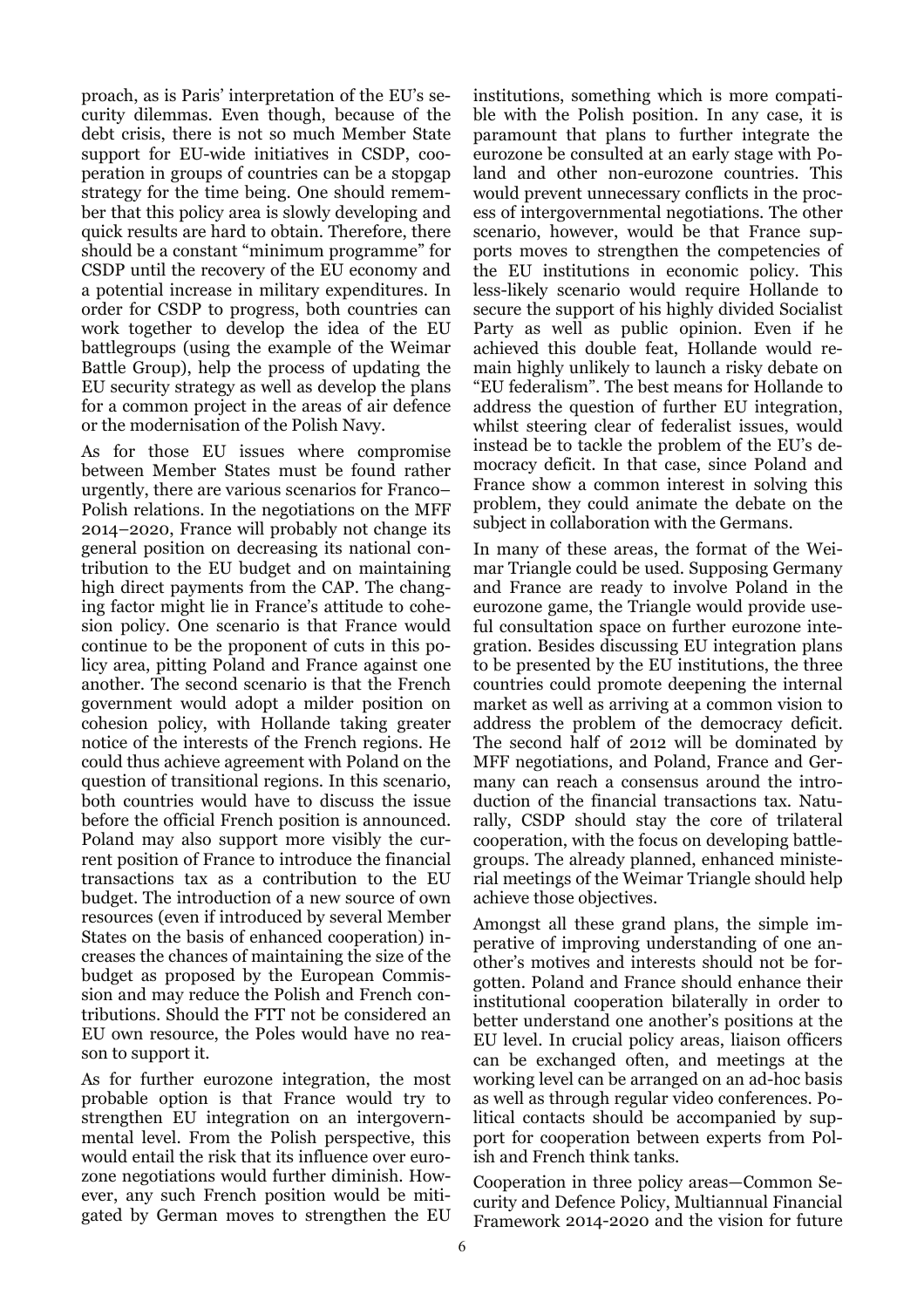European integration—should be explored by Poland and France during planned bilateral and Weimar Triangle meetings that will take place in the near future. It would mean, in fact, that the Franco–German tandem is losing its exclusivity and the countries are ready to open up to other Member States. That would be a positive sign for the rest of the EU countries as well.  $\lozenge$ 

*Les opinions exprimées ici n'engagent que la responsabilité de leur auteur.* 

Krzysztof Soloch k[.soloch@frstrategie.org](mailto:k.soloch@frstrategie.org?subject=Concernant%20la%20note%20n�08/12)